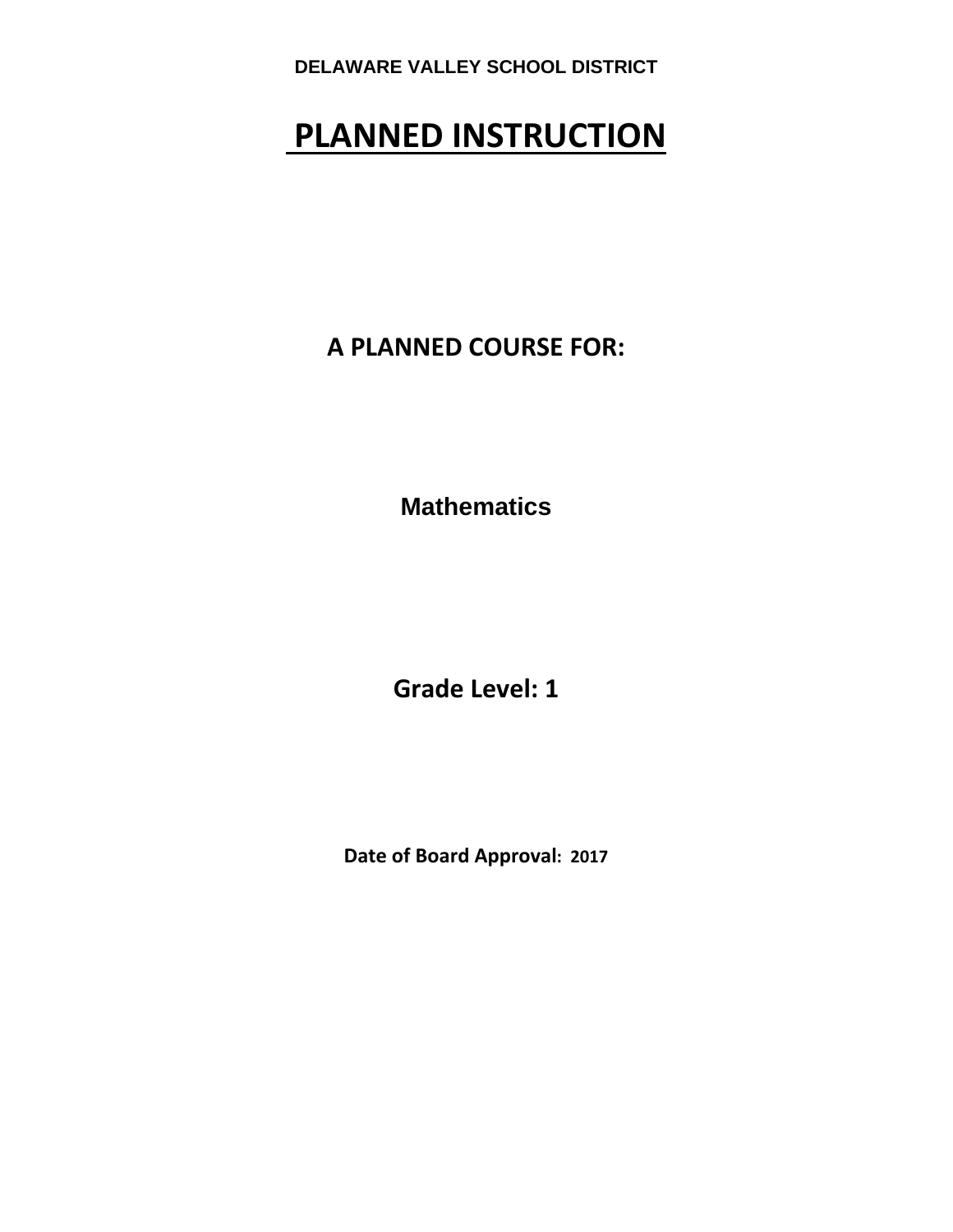## **Planned Instruction**

## **Title of Planned Instruction: Grade 1 Mathematics**

**Subject Area: Mathematics Grade(s): 1**

**Course Description:** 

**The first grade math program is designed to allow students to build a foundation upon which to apply mathematical understanding to real world situations. Students actively participate in calculation of concepts. Students will demonstrate and apply concepts which include Problem Solving, Computation, Numbers and Operations in Base Ten, Operations and Algebraic Thinking, Geometry, and Measurement and Data.**

**Time/Credit for the Course:** 

**Full Year**

**Curriculum Writing Committee:** 

**Justin Bowman, Amanda Lawson, Karen Fells, and Natalie McCann**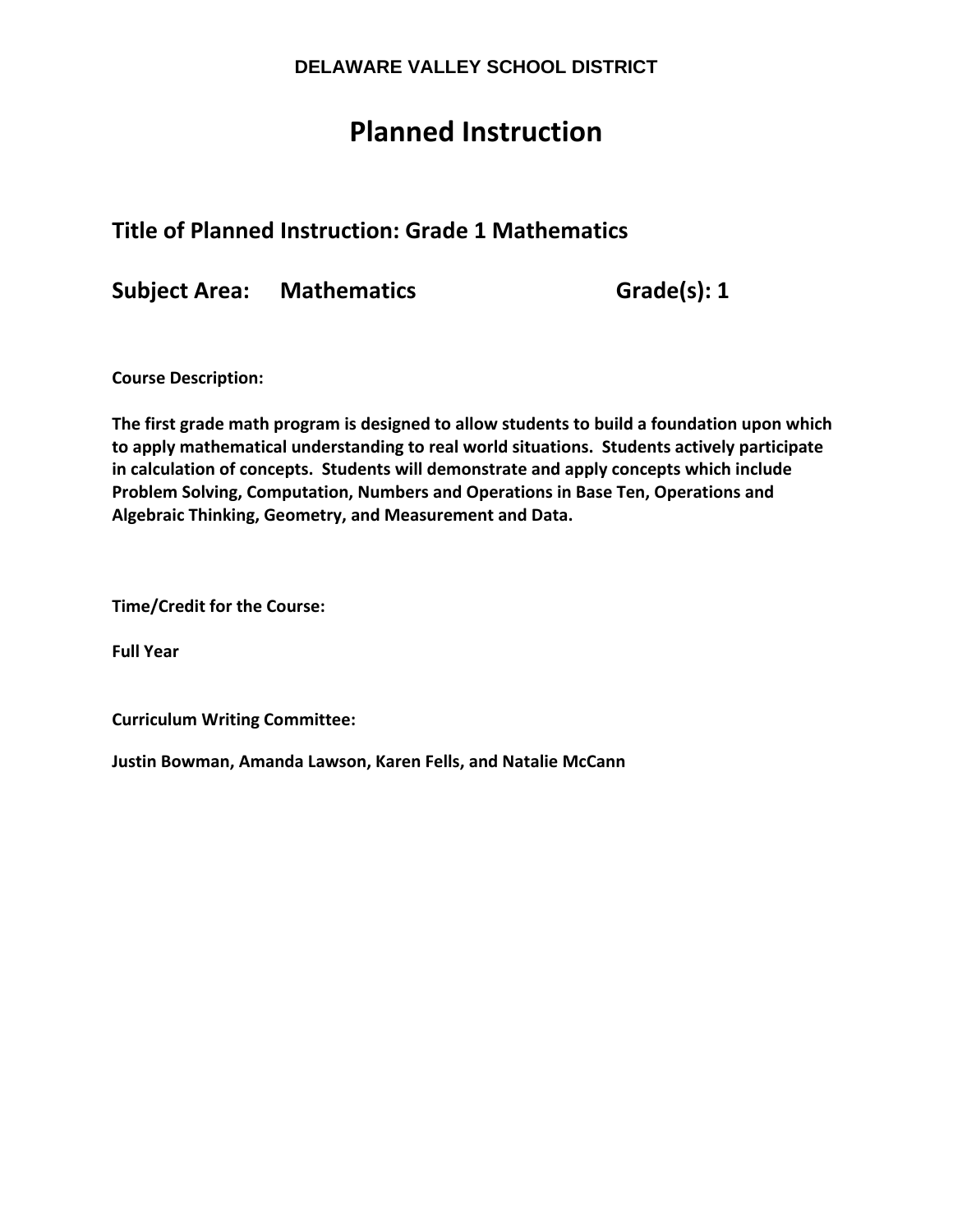## **Curriculum Map**

#### **1. Marking Period One**

Addition Concepts (14 days) Subtraction Concepts (15 days) Addition Strategies (16 days)

#### **2. Marking Period Two**

Subtraction Strategies (13 days) Addition and Subtraction Relationships (16 days) Count and Model Numbers (16 days)

#### **3. Marking Period Three**

Compare Numbers (11 days) Measurement (15 days) Three‐Dimensional Geometry (7 days) Two‐Dimensional Geometry (12 days)

#### **4. Marking Period Four**

Represent Data (9 days) Two‐Digit Addition and Subtraction (16 days) Second Grade Booster (20 days)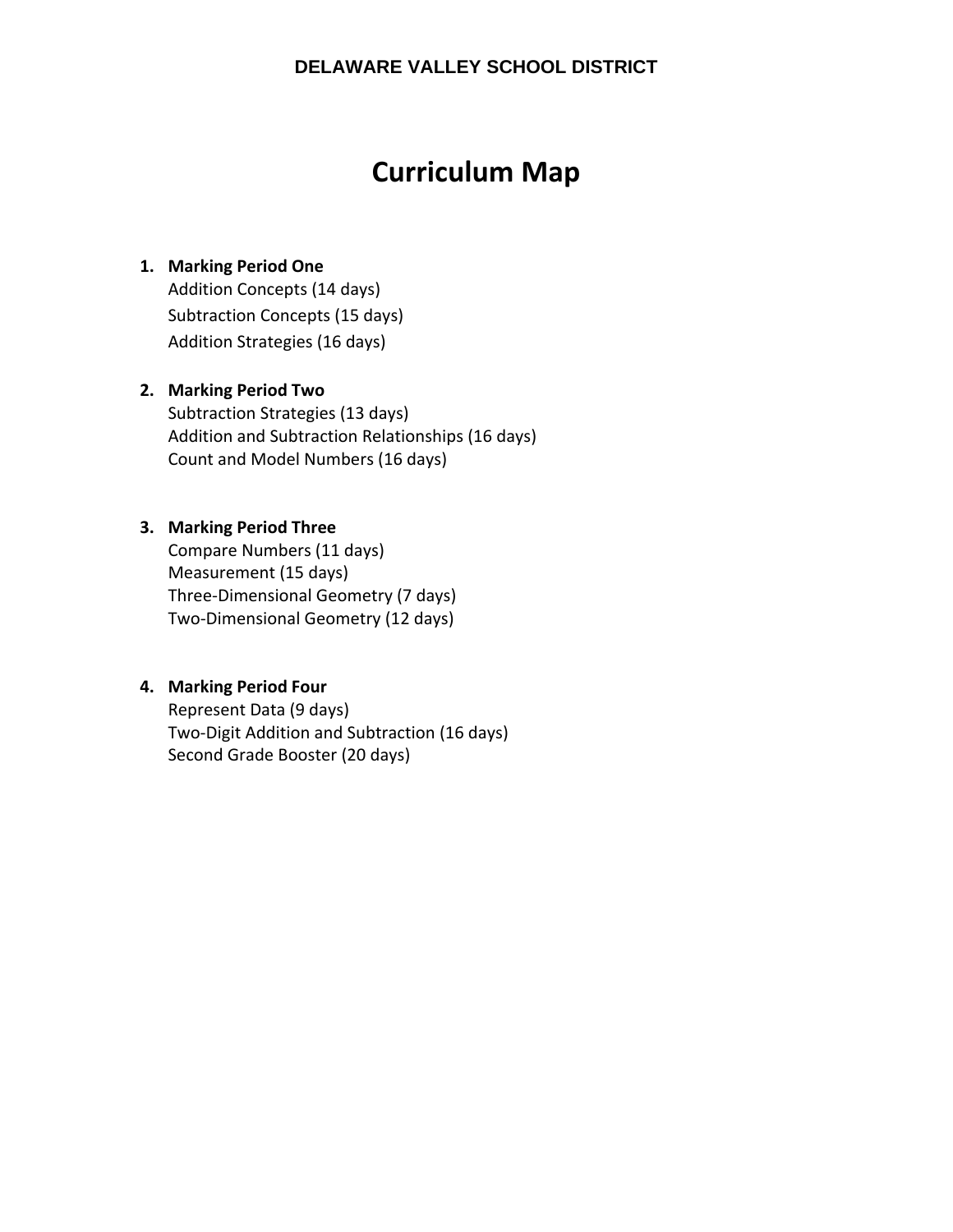## **Curriculum Plan**

#### **Mathematical Standard Areas:**

Algebraic Concepts

A) Operations and Algebraic Thinking

Addition Concepts Subtraction Concepts Addition Strategies Subtraction Strategies Addition and Subtraction Concepts

#### **Standards Addressed:** CC.2.2.1.A1, CC.2.2.1.A2

Link to Standards in SAS http://static.pdesas.org/content/documents/PA%20Core%20Standards%20Mathematics%20PreK-12%20March%202014.pdf

#### **Goals:**

- Students will represent and solve problems involving addition and subtraction within 20.
- Students will understand and apply properties of operations and the relationship between addition and subtraction.

#### **Objectives:**

Students will be able to:

- Use pictures and concrete objects and the strategy make a model to solve "adding to" and "putting together" addition problems. (DOK ‐ Level 2)
- Understand, apply, and explore the Additive Identity Property for Addition and the Commutative Property of Addition. (DOK ‐ Level 4)
- Model and record all the ways to put together numbers within 10. (DOK Level 2)
- Build fluency for addition within 10. (DOK Level 1)
- Use pictures and concrete objects and the strategy make a model to solve "taking from" and "taking apart" subtraction problems. (DOK ‐ Level 2)
- Compare pictorial groups to understand subtraction. (DOK Level 2)
- Identify how many are left when subtracting all or 0. (DOK Level 1)
- Model and compare groups to show the meaning of subtraction. (DOK Level 3)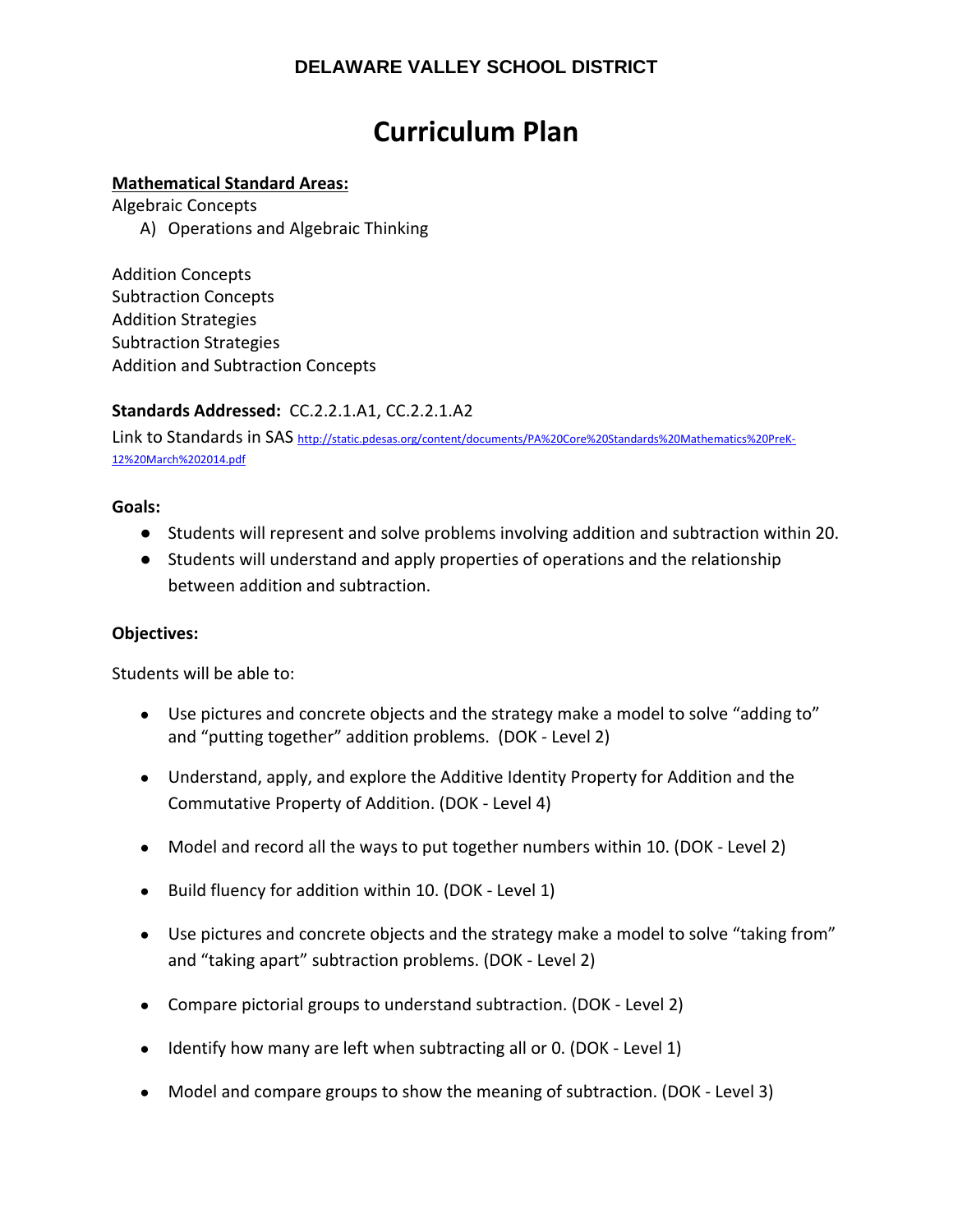- Model and record all of the ways to take apart numbers within 10. (DOK Level 2)
- Build fluency for subtraction within 10. (DOK Level 1)
- Understand and apply the Commutative Property of Addition for sums within 20. (DOK -Level 4)
- Use the following strategies to find sums within 20: count on 1, 2, or 3, doubles, doubles plus 1 and doubles minus 1, or make a ten. (DOK ‐ Level 1)
- Use doubles to create equivalent but easier sums. (DOK Level 4)
- Use a ten frame to add 10 and an addend less than 10. (DOK Level 2)
- Understand and apply the Associative Property or Commutative Property of Addition to add three addends. (DOK ‐ Level 4)
- Solve adding to and putting together situations using the strategy draw a picture. (DOK -Level 1)
- Use the following strategies to find differences within 20: count back 1, 2, or 3, use addition to subtract, or make a ten. (DOK ‐ Level 3)
- Recall addition facts to subtract numbers within 20. (DOK Level 1)
- Subtract by breaking apart to make a ten. (DOK Level 2)
- Solve subtraction problem situations using the strategy act it out. (DOK Level 4)
- Solve addition and subtraction problem situations using the strategy make a model. (DOK ‐ Level 2)
- Identify and record related facts within 20 and use them to subtract. (DOK Level 1)
- Apply the inverse relationship of addition and subtraction. (DOK Level 4)
- Represent equivalent forms of numbers using sums and differences within 20. (DOK ‐ Level 2)
- Determine if an equation is true or false. (DOK Level 3)
- Add and subtract facts within 20 and demonstrate fluency for addition and subtraction within 10. (DOK ‐ Level 1)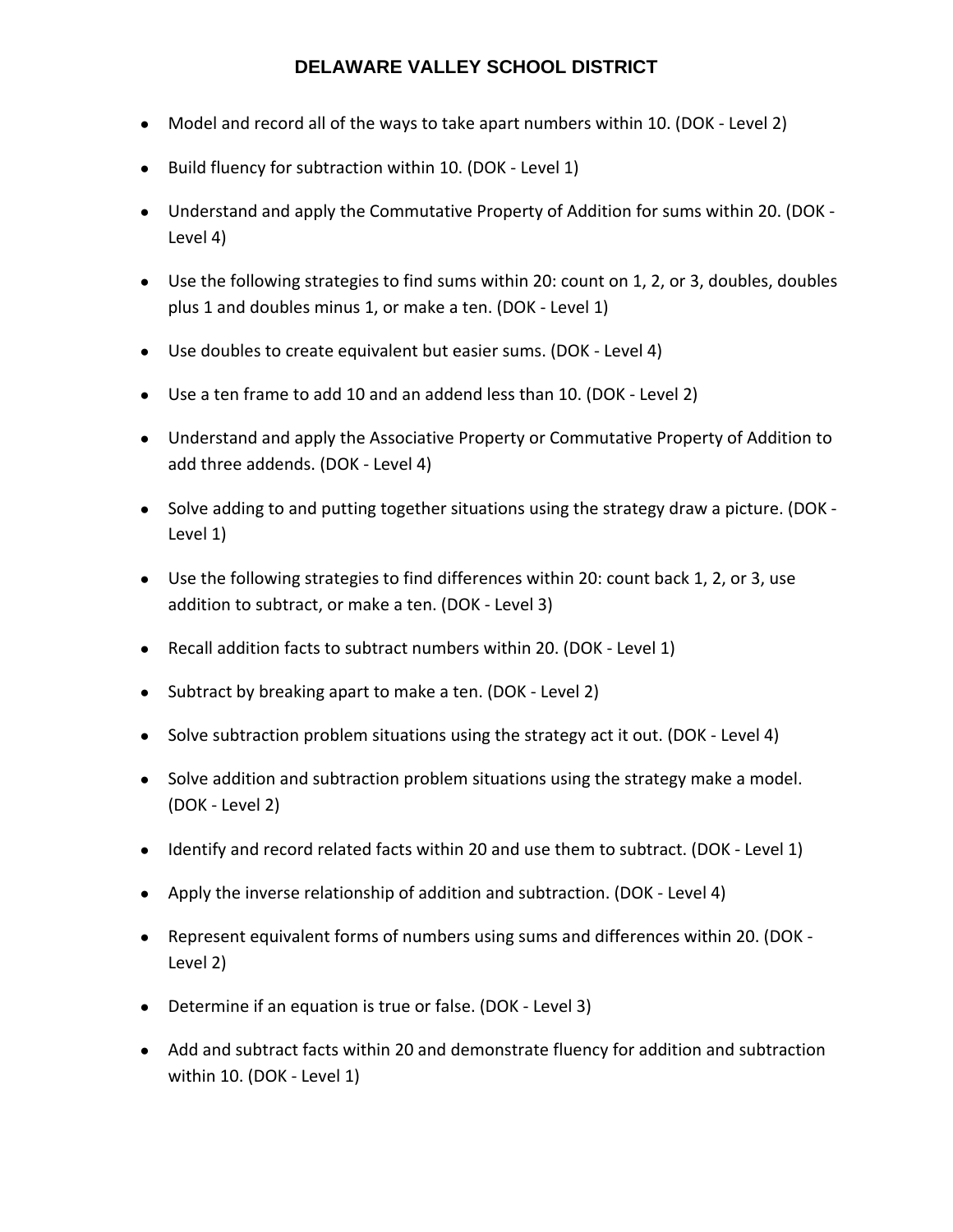#### **Mathematical Standard Areas:**

Numbers and Operations B) Numbers in Operations in Base Ten

Count and Model Numbers Compare Numbers

#### **Standards Addressed:** CC.2.1.1.B1, CC.2.1.1.B2

Link to Standards in SAS http://static.pdesas.org/content/documents/PA%20Core%20Standards%20Mathematics%20PreK-12%20March%202014.pdf

#### **Goals:**

- Students will extend the counting sequence to read and write numerals to represent objects.
- Students use place-value concepts to represent amounts of tens and ones and to compare two digit numbers.

#### **Objectives:**

Students will be able to:

● Use models and write to represent equivalent forms of ten and ones through 120. (DOK

Level 2)

● Use objects, pictures, and numbers to represent numbers (or quantities) to 100. (DOK

Level 2)

- Solve problems using the strategy make a model. (DOK Level 4)
- Count, read, and write numerals to represent a number of 100 to 120 objects. (DOK

Level 1)

- Model and compare two-digit numbers using symbols. (DOK Level 3)
- Solve problems using the strategy make a model. (DOK Level 4)
- Identify numbers that are 10 less or 10 more than a given number. (DOK Level 1)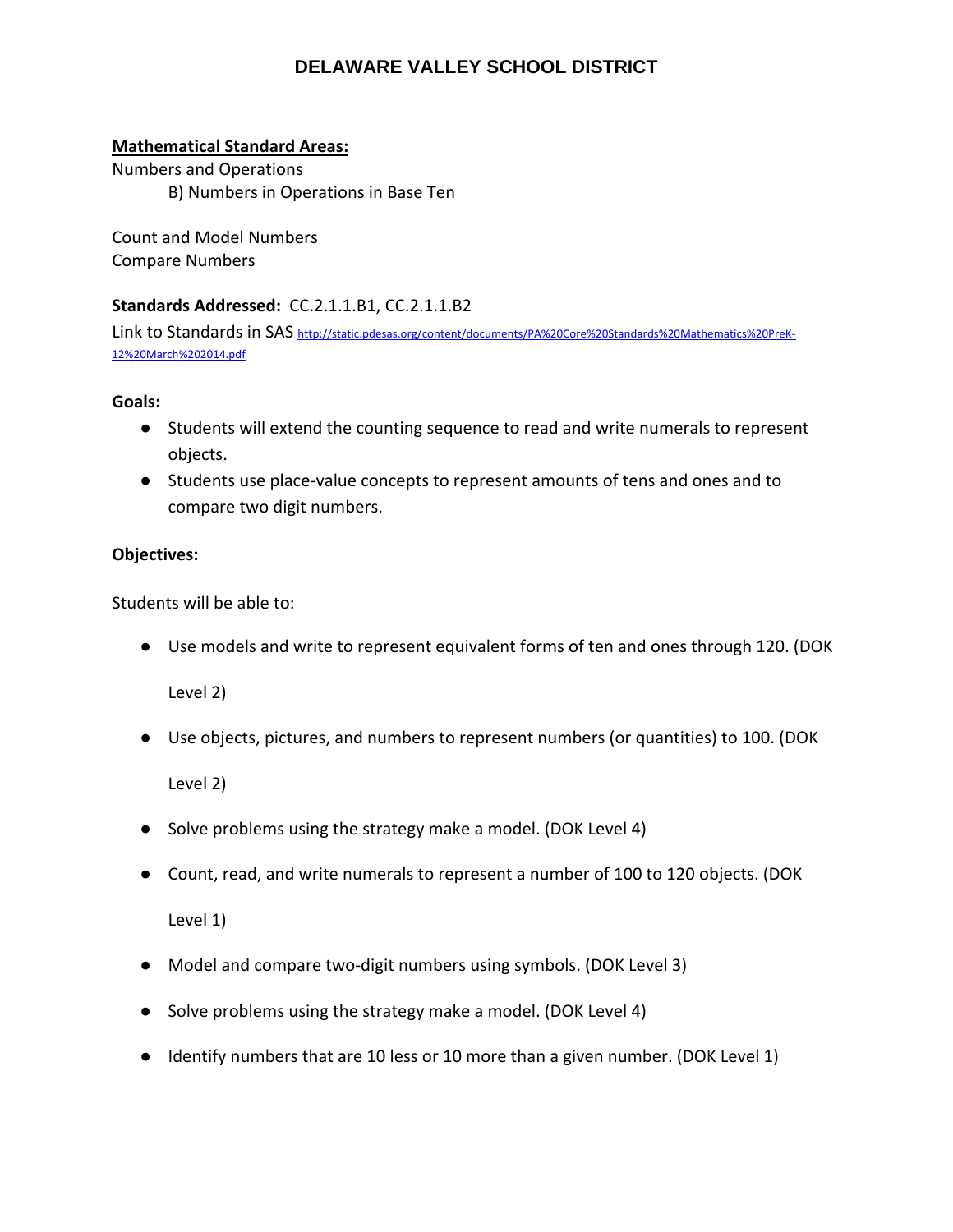#### **Mathematical Standard Areas:**

Measurement, Data, and Probability

A) Measurement and Data

Measurement

#### **Standards Addressed:** CC.2.4.1.A.1, CC.2.4.1.A.2

Link to Standards in SAS http://static.pdesas.org/content/documents/PA%20Core%20Standards%20Mathematics%20PreK-12%20March%202014.pdf

#### **Goals:**

- Students will order lengths and measure them both indirectly and by repeating length units.
- Students will tell and write time to the nearest half hour using both analog and digital clocks.

#### **Objectives:**

Students will be able to:

- Order objects by length. (DOK Level 3)
- Use the Transitivity Principle to measure indirectly. (DOK Level 3)
- Make a nonstandard measuring tool to measure length. (DOK Level 4)
- Solve measurement problems using the strategy act it out. (DOK Level 4)
- Tell times and write times to the hour and half hour. (DOK Level 1)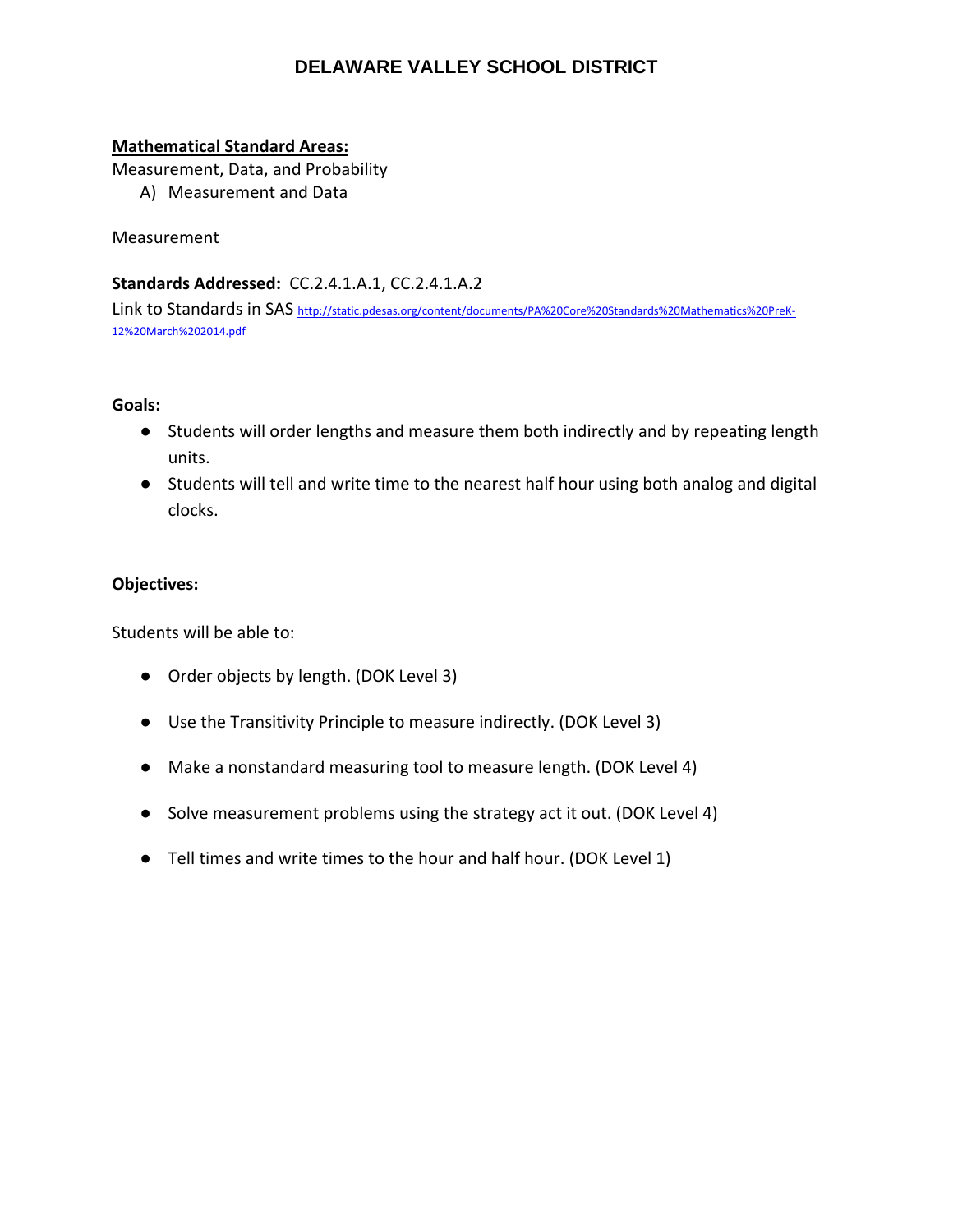#### **Mathematical Standard Areas:**

**Geometry** 

Three‐Dimensional Geometry Two‐Dimensional Geometry

**Standards Addressed:** CC.2.3.1.A.1, CC.2.3.1.A.2

Link to Standards in SAS http://static.pdesas.org/content/documents/PA%20Core%20Standards%20Mathematics%20PreK‐ 12%20March%202014.pdf

#### **Goals:**

- Students will compose and distinguish between two- and three-dimensional shapes based on their attributes.
- Students will use the understanding of fractions to partition shapes into halves and quarters.

#### **Objectives:**

Students will be able to:

● Identify and describe three-dimensional shapes according to defining attributes. (DOK

Level 1)

- Compose a new shape by combining three-dimensional shapes. (DOK Level 4)
- Use composite three-dimensional shapes to build new shapes. (DOK Level 4)
- Identify three-dimensional shapes used to build a composite shape using the strategy

act it out. (DOK Level 4)

- Identify two-dimensional shapes on three-dimensional shapes. (DOK Level 1)
- Describe attributes of two-dimensional shapes and use defining attributes to sort shapes. (DOK Level 2)
- Compose a new shape by combining two-dimensional shapes. (DOK Level 4)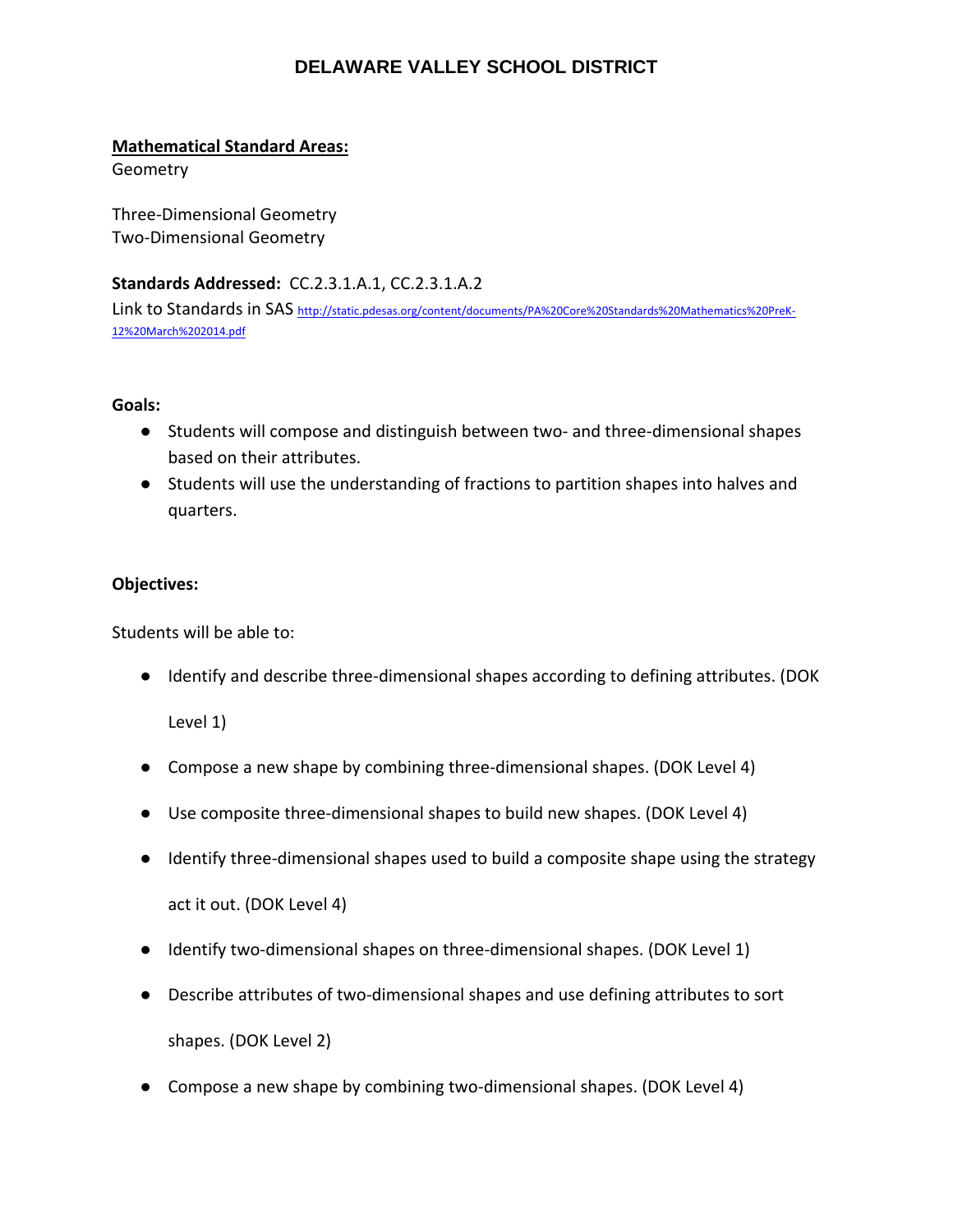- Make new shapes from composite two-dimensional shapes using the strategy act it out. (DOK Level 4)
- Decompose combined shapes into shapes. (DOK Level 2)
- Identify equal and unequal parts (or shares) in two-dimensional shapes. (DOK Level 1)
- Partition circles and rectangles into two or four equal shares. (DOK Level 2)

**Mathematical Standard Areas:**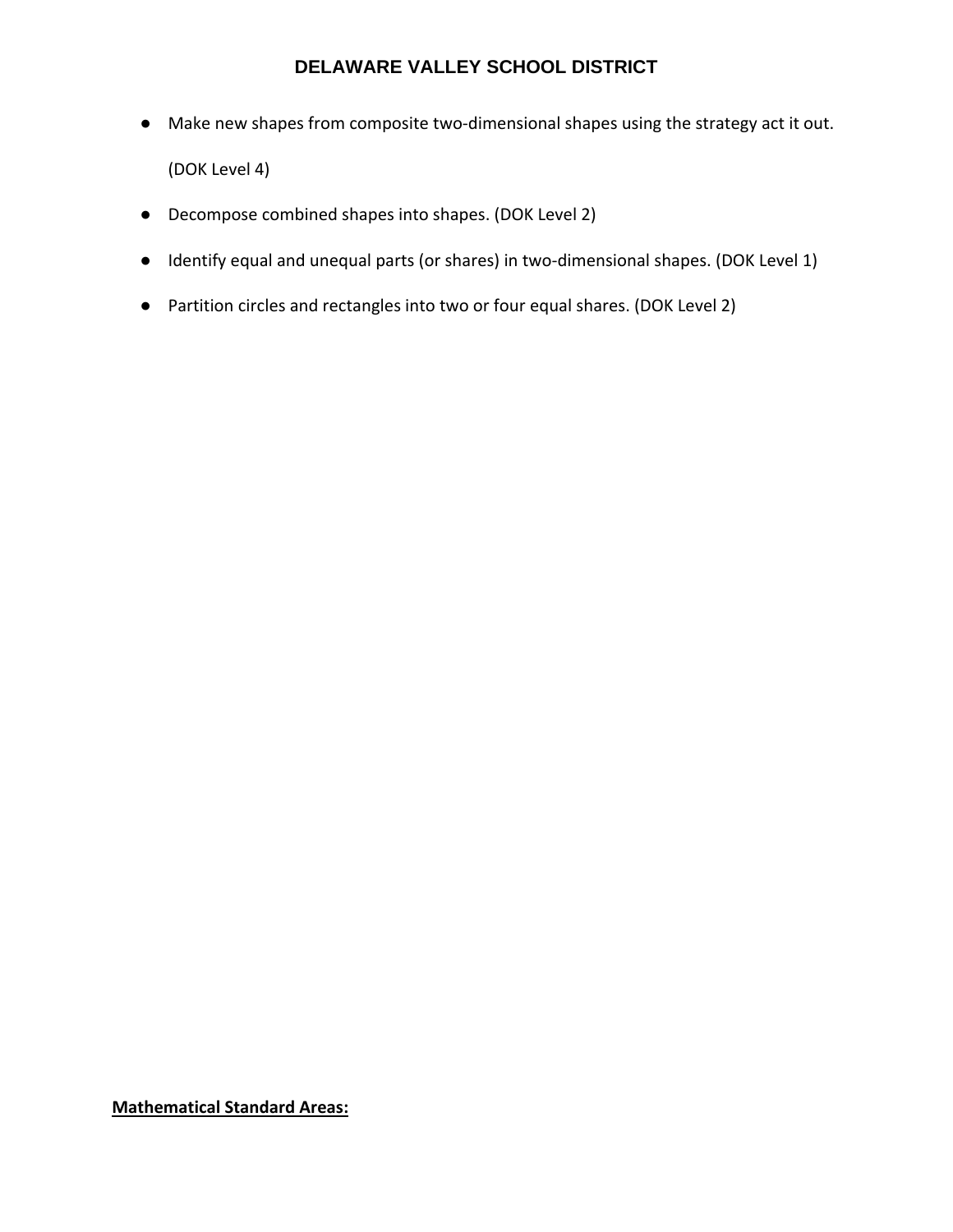#### Measurement, Data, and Probability

A) Measurement and Data

Represent Data

#### **Standards Addressed:** CC.2.4.1.A.4

Link to Standards in SAS http://static.pdesas.org/content/documents/PA%20Core%20Standards%20Mathematics%20PreK-12%20March%202014.pdf

#### **Goals:**

● Students will represent and interpret data using tables/charts.

#### **Objectives:**

Students will be able to:

● Analyze and compare data shown in a picture graph where each symbol represents one.

(DOK Level 4)

- Make a picture graph. (DOK Level 4)
- Analyze and compare data shown in a bar graph or a tally chart. (DOK Level 4)
- Make a bar graph or a tally chart. (DOK Level 4)
- Solve problem situations using the strategy make a graph. (DOK Level 3)

#### **Mathematical Standard Areas:**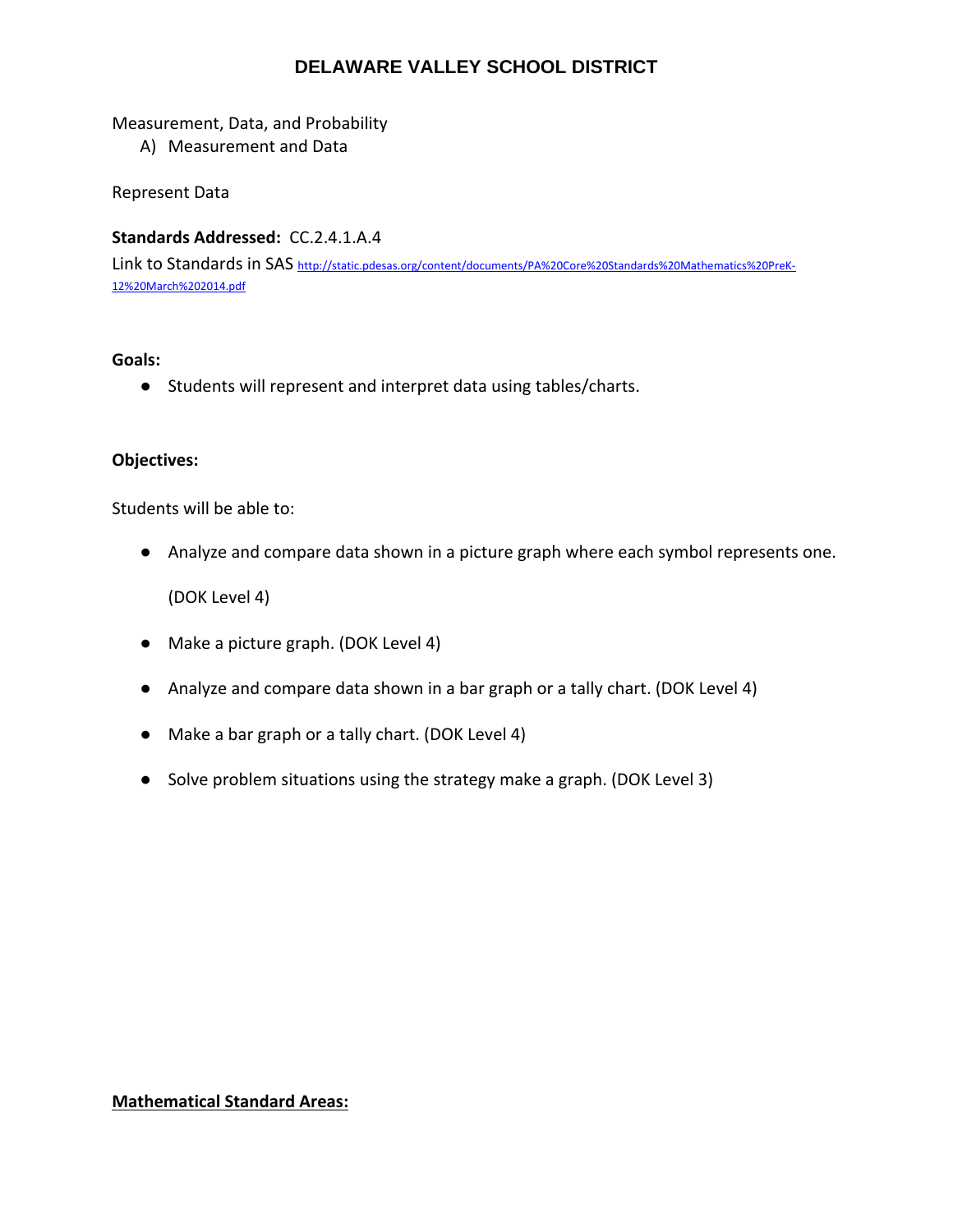Numbers and Operations B) Numbers and Operations in Base Ten

Two‐Digit Addition and Subtraction

#### **Standards Addressed:** CC.2.1.1.B.3

Link to Standards in SAS http://static.pdesas.org/content/documents/PA%20Core%20Standards%20Mathematics%20PreK-12%20March%202014.pdf

#### **Goals:**

● Students will use place-value concepts and properties of operations to add and subtract within 100.

#### **Objectives:**

Students will be able to:

- Add and subtract within 20. (DOK Level 2)
- Use and draw models and manipulatives to add two-digit numbers. (DOK Level 1)
- Solve and explain two-digit addition word problems using the strategy draw a picture.

(DOK Level 4)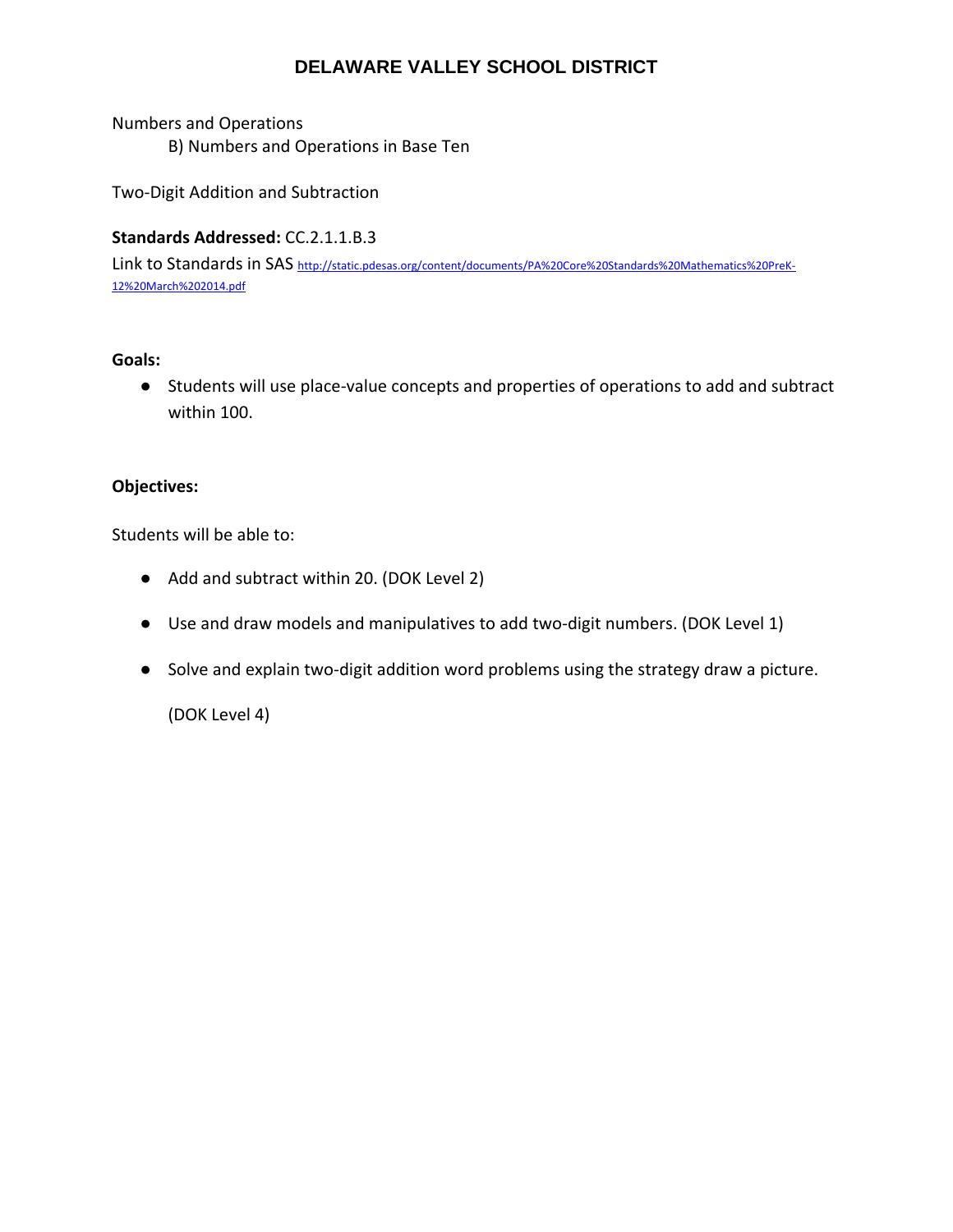### **Second Grade Booster**

Numbers and Operations

- Ways to Expand Numbers
- Identify Place Value
- Use Place Value to Compare Numbers

Algebraic Concepts

- Add Three Numbers
- Add a One-Digit Number to a Two-Digit Number
- Add Two-Digit Numbers

Measurement, Data, and Probability

● Time to the Hour and Half Hour

**Geometry** 

● Identify Shapes

#### **Assessments: See District Assessment Plan**

Teacher Observations, Anecdotal Records, STAR Math, Checklists, Flashcards, Timed Drills, Projects, Core Program Assessments

#### **Extensions:**

Ready to Use Readers, Games, Math Center Activities, Math Journals, Mathseeds, Core Program Resources, Projects

#### **Correctives:**

| Manipulatives,          |
|-------------------------|
| Flashcards,             |
| Number Line,            |
| Core Program Resources, |